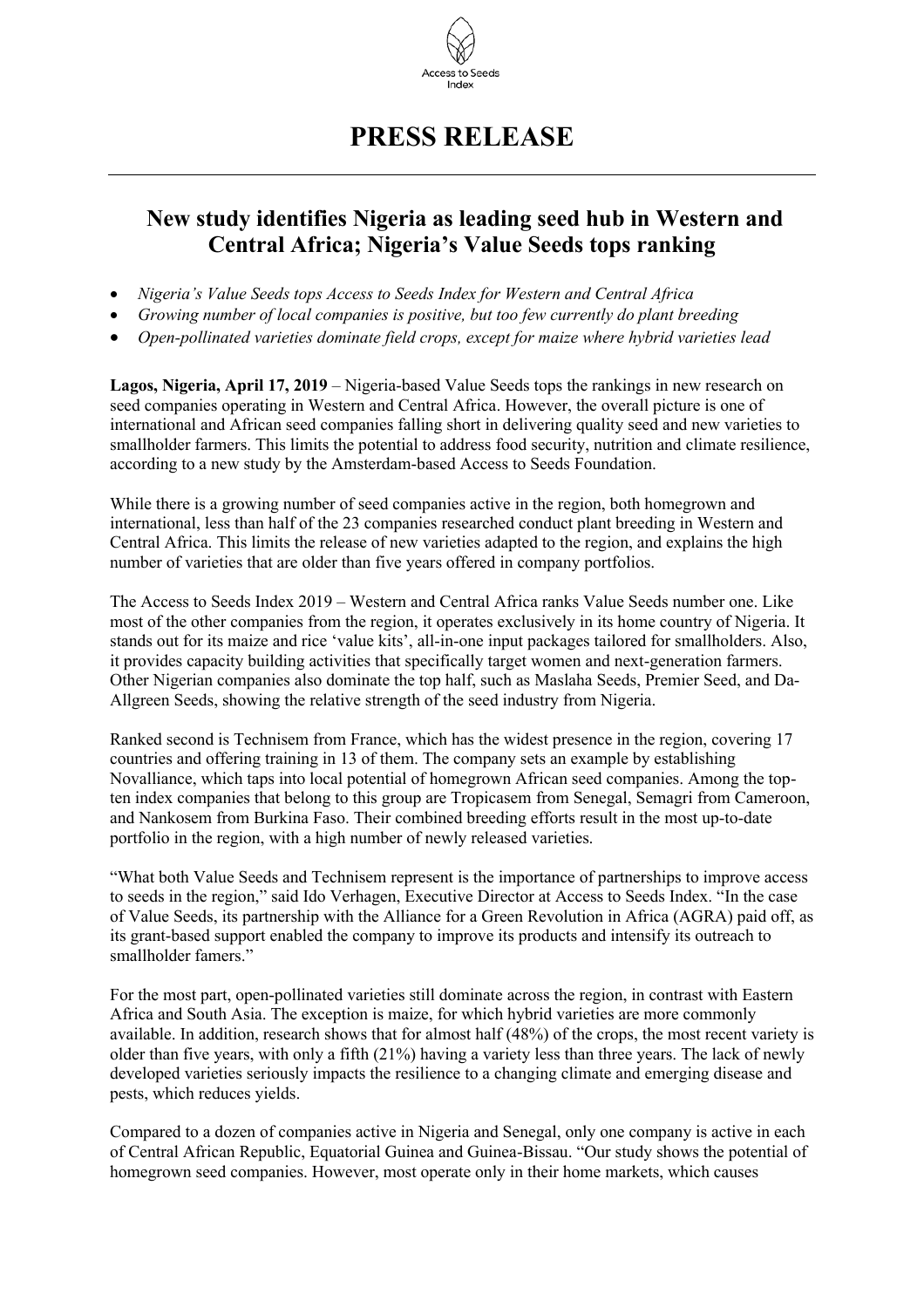geographic imbalances in seed sector development," said Mr. Verhagen. "This also means that capacity building activities offered by companies only reach farmers in a handful of countries. This limits the adoption of new technologies by farmers in overlooked countries", he added.

"The relevance of access to seeds and plant breeding should not be underestimated," said Verhagen. "The number of undernourished people in the world reached an estimated 821 million in  $2017 - it's$ rising. Climate change and weather extremes have been identified as a major reason for the increase. The seed industry has a vital role to play in helping farmers to adapt to climatic challenges while simultaneously raising production levels."

According to the FAO (www.fao.org/state-of-food-security-nutrition/en/), the number of undernourished people has been on the rise in Western Africa and Sub-Saharan Africa as a whole in recent years. Western Africa has seen undernourishment rise to 15.1% of the population in 2017 from 10.4% in 2010.

The Access to Seeds Index 2019 is one of the first Sustainable Development Goals (SDGs) benchmarks published by the World Benchmarking Alliance. The alliance was launched in September 2018 during the UN General Assembly in New York. The Access to Seeds Index was established with support from the Bill & Melinda Gates Foundation and the Government of the Netherlands. The Access to Seeds Index for Western and Central Africa focuses on 23 leading seed companies in this region. This was preceded by rankings of the industry in both Eastern and Southern Africa and South and Southeast Asia, along with a ranking of Global Seed Companies.